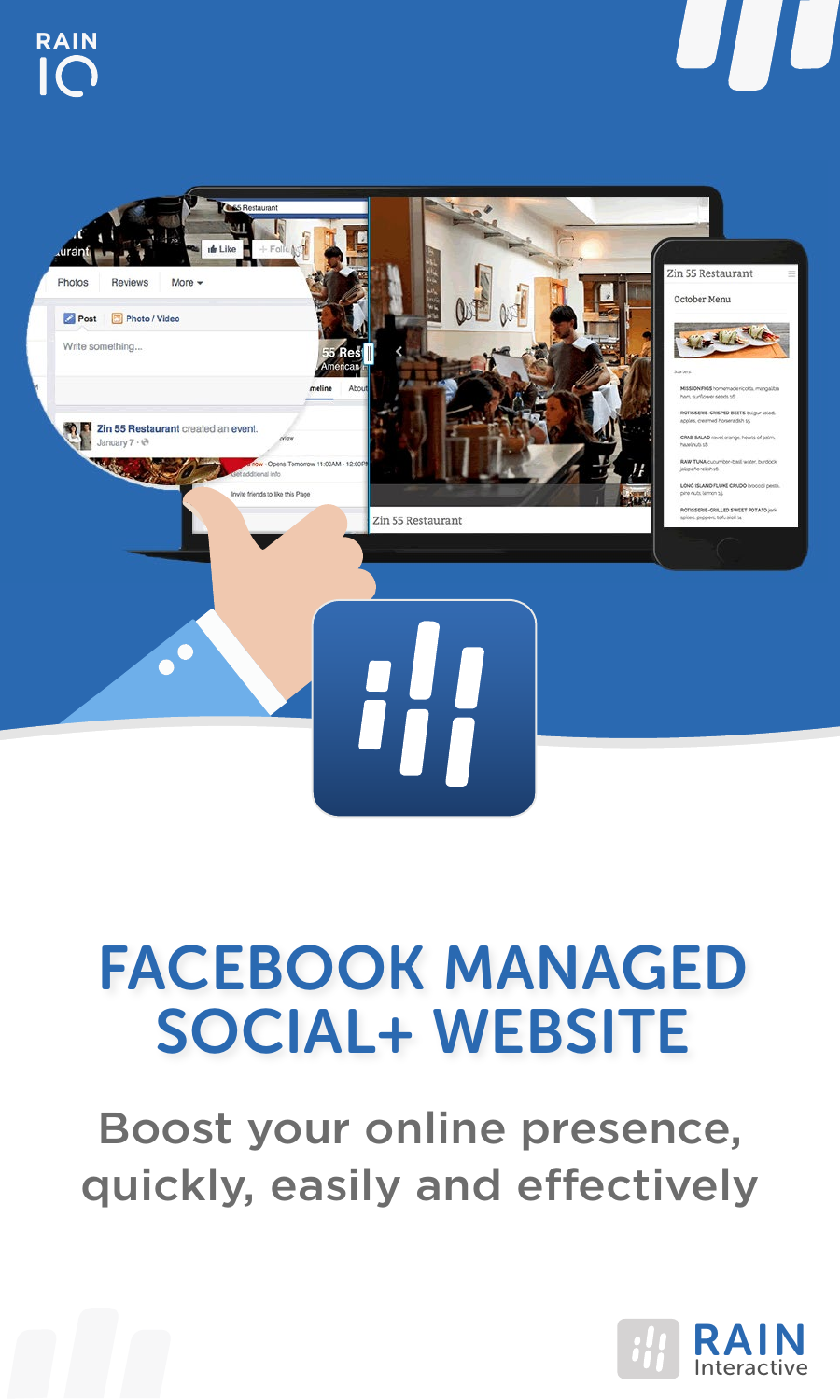

## Run a feature rich website, managed and updated all from your Facebook page.

If you need to get online quickly and efficiently a Facebook generated website is an effective way to establish a professional web presence. Pagevamp technology is able to provide within a few days a feature rich website from your business' Facebook page which updates itself as you update your Facebook page's content.

A Pagevamp Social+ website also comes with many additional features accessible from a Pagevamp management interface. While this isn't necessary for running your website there is plenty of additional value for those wishing to make use of it.

If you are already publishing content to your Facebook page, you are gaining a fully working, hosted website with no extra effort or need for additional technical skills.

## **Effective for new and** established businesses

For businesses without a current website the impact is considerable. Apart from simply establishing a website, being able register with search engines and business listings is invaluable for increasing awareness and driving prospective clients to your services.

Even with already established website(s), secondary promotional websites create a huge additional amount of exposure and value via search marketing which all leads back to your business. With the website automatically generated and managed from Facebook this is a great solution and strategy for a marketing team who managed different services, products, events and venues.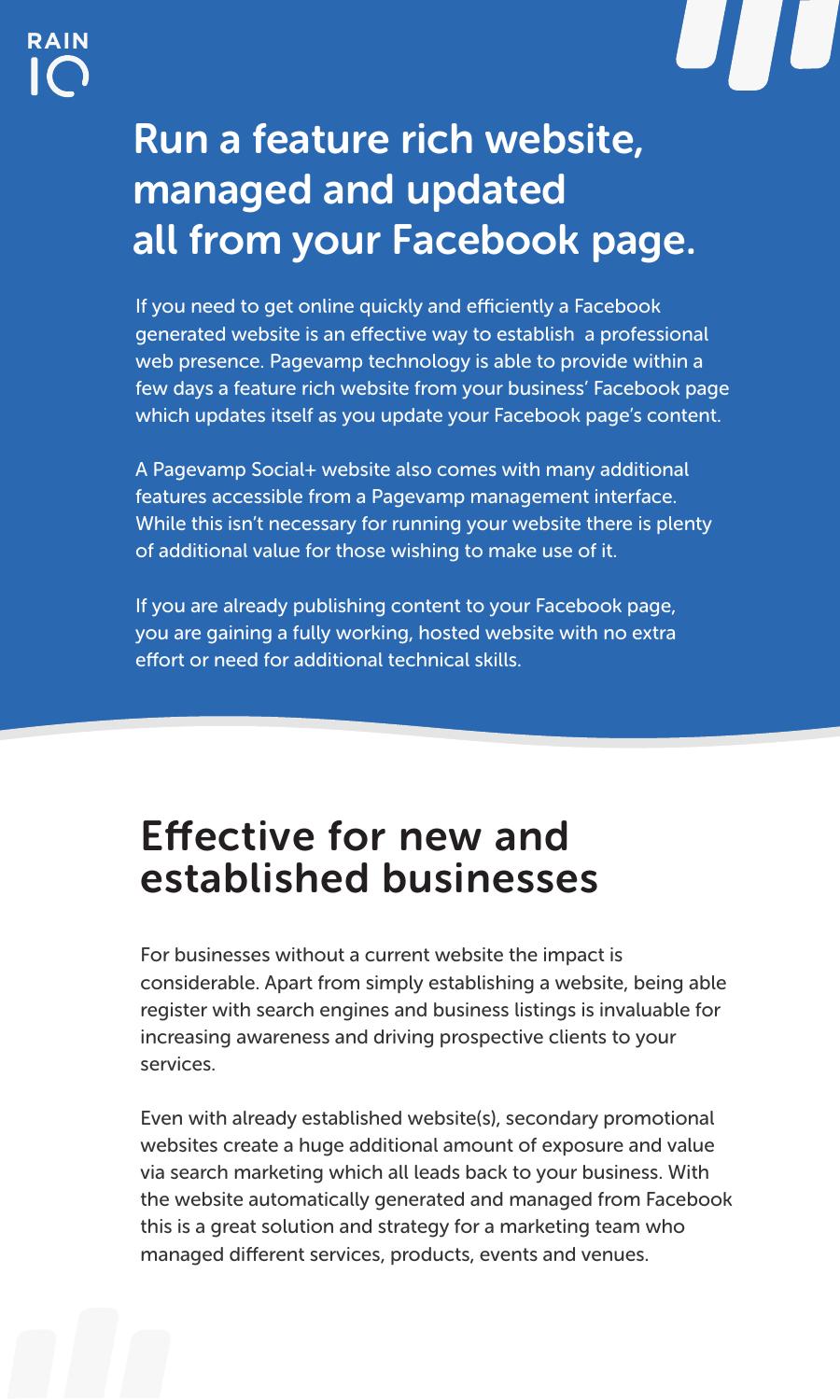## Social+ Facebook Website Plans

## Social+ Website

**RAIN**

### ¥20,000 per year

- ÷ We generate a Pagevamp Social+ website from your Facebook page.
- ÷. We perform basic setup configuration the first time it is created.
- ÷. Hosting and Pagevamp management access is included.

## Social+ Website Domain Set Up

Your Pagevamp website can have its own domain name, which is another good marketing opportunity. You can provide us with a domain you have bought yourself, which we will set up, or we can purchase and set up the domain for you.

| ÷ | Domain Name Set Up                  | ¥10,000 |
|---|-------------------------------------|---------|
| ÷ | Domain Name Registration and Set Up | ¥30,000 |

#### Social+ Website Premium ¥50,000 per site

A Social+ website is generated directly from the information available on your Facebook page. While this is often enough for an effective website it can be optimised further and tailored to a business purpose with a personal touch. With this package, once the site is generated we will configure and customise it further to be more effective and appropriate for your business through custom images, adjusted content and site configuration changes.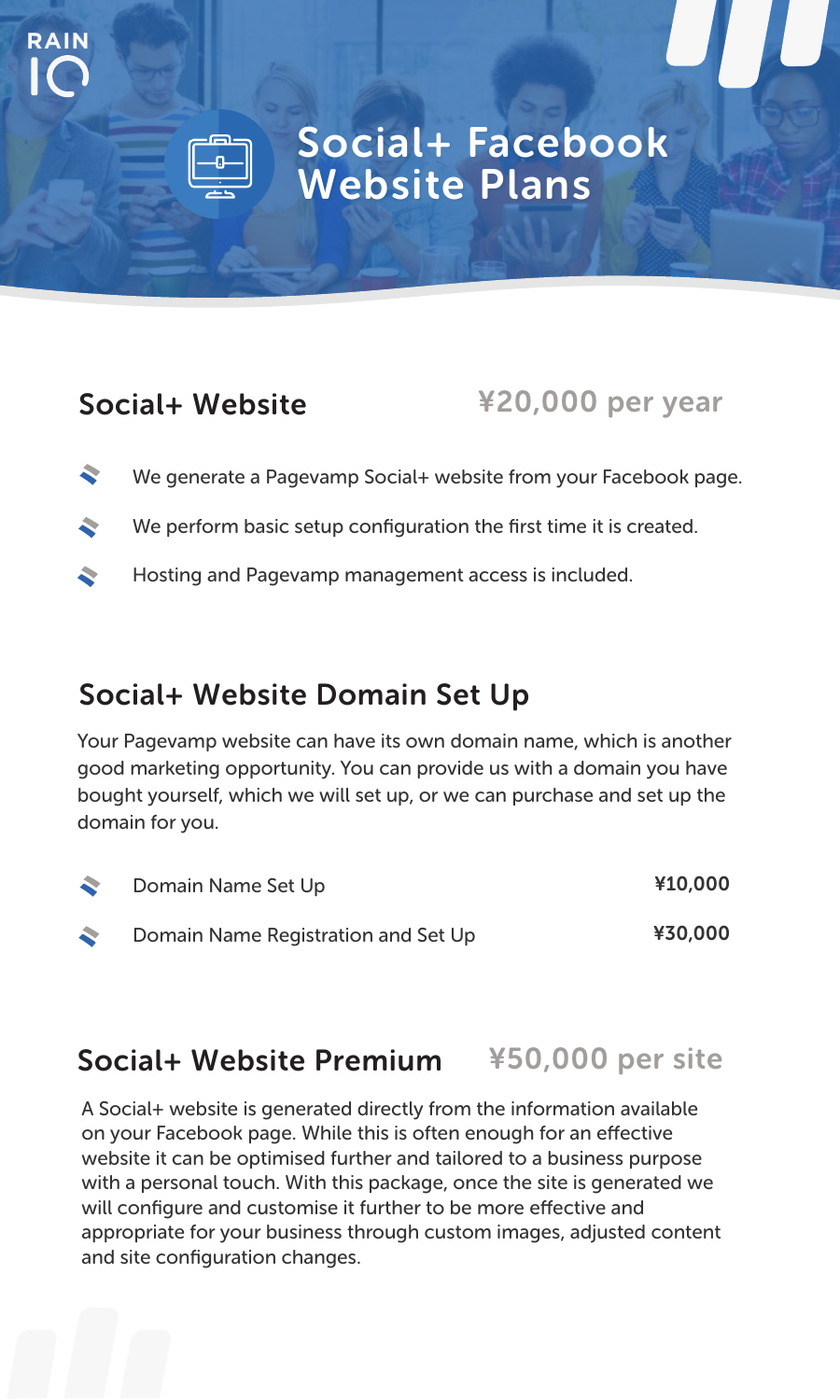## Social Media Coordinate Plans

## Social+ Customisation ¥50,000 per page

**RAIN**

A Social+ website can have additional pages beyond those managed from Facebook. This can be appropriate for more specific content. We will create these additional pages for you from a supplied Word or PDF Document and integrate them into the website and navigation.

## Social+ Integration Price varies by request

A Social+ website can also be integrated with 3rd party services such as booking systems, e-commerce and much more. There are techniques to set up Facebook Pages so they can automatically facilitate additional website functionality. An example is using a Facebook image album for a restaurant business' Menu Page so it always automatically updated on the website. We can do these integrations for you.

\* Some integrations may require access permissions to your Facebook Page.

## Facebook Page Creation ¥150,000 per page

If you don't have a Facebook page to generate your Social+ website from we will create it. You provide us with your brand images and basic organisation information and we will create a simple and effective Facebook page. The Facebook page will also be created in a manner that makes it specifically effective for generating and updating a Social+ website.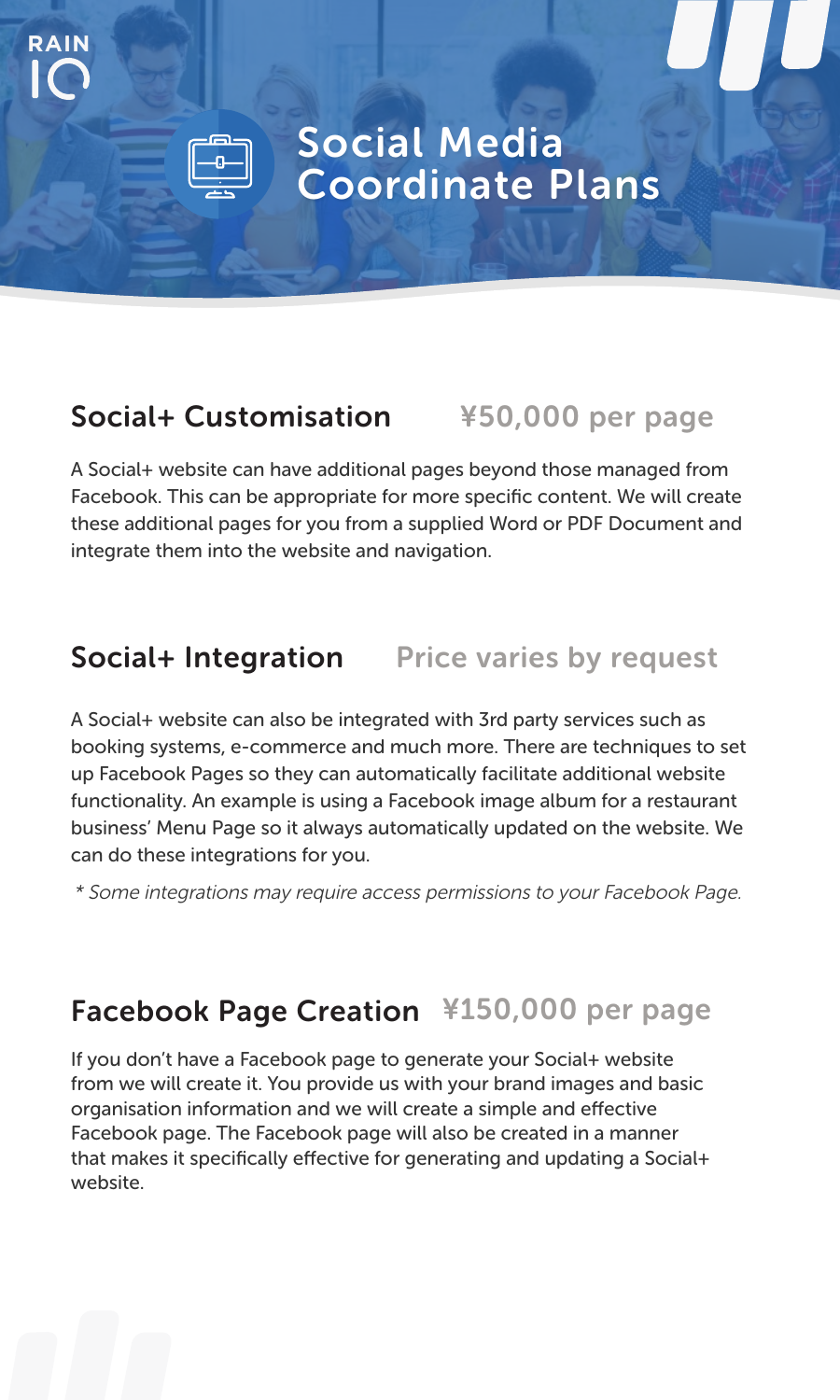## Success Story

## Uber Eats Partners

Uber Eats Mexico

ò

ורום

**RAIN**

Uber Eats saw the potential to offer each of their partners with a Facebook generated website. This created a website for every business providing Uber Eats delivery services. Not only were the partners extremely grateful to Uber Eats for boosting their business with a free website, but also Uber Eats were able to add a special delivery button to each website allowing visitors to link directly to Uber Eats as well as a pop-up asking to download their app.

With the restaurant's website managed automatically from their Facebook page Uber were able to spend their time marketing and boosting the websites over search, social and business listings, generating more traffic and consequently more business for their partners and themselves.

## BMW Golf Japan

**BMW** 

BMW is a well known sponsor and organiser of various events. In this case BMW Japan held the first BWW Japan International Golf Challenge, a full day golfing event and experience. During the day many photos and videos were taken and participants further shared photos and media to the event's Facebook page.

Rather than restructure the existing website and transfer all this media from Facebook, BMW created an independent Event Report site using Social+ allowing them to quickly and efficiently provide an official domain to direct their participants post competition.